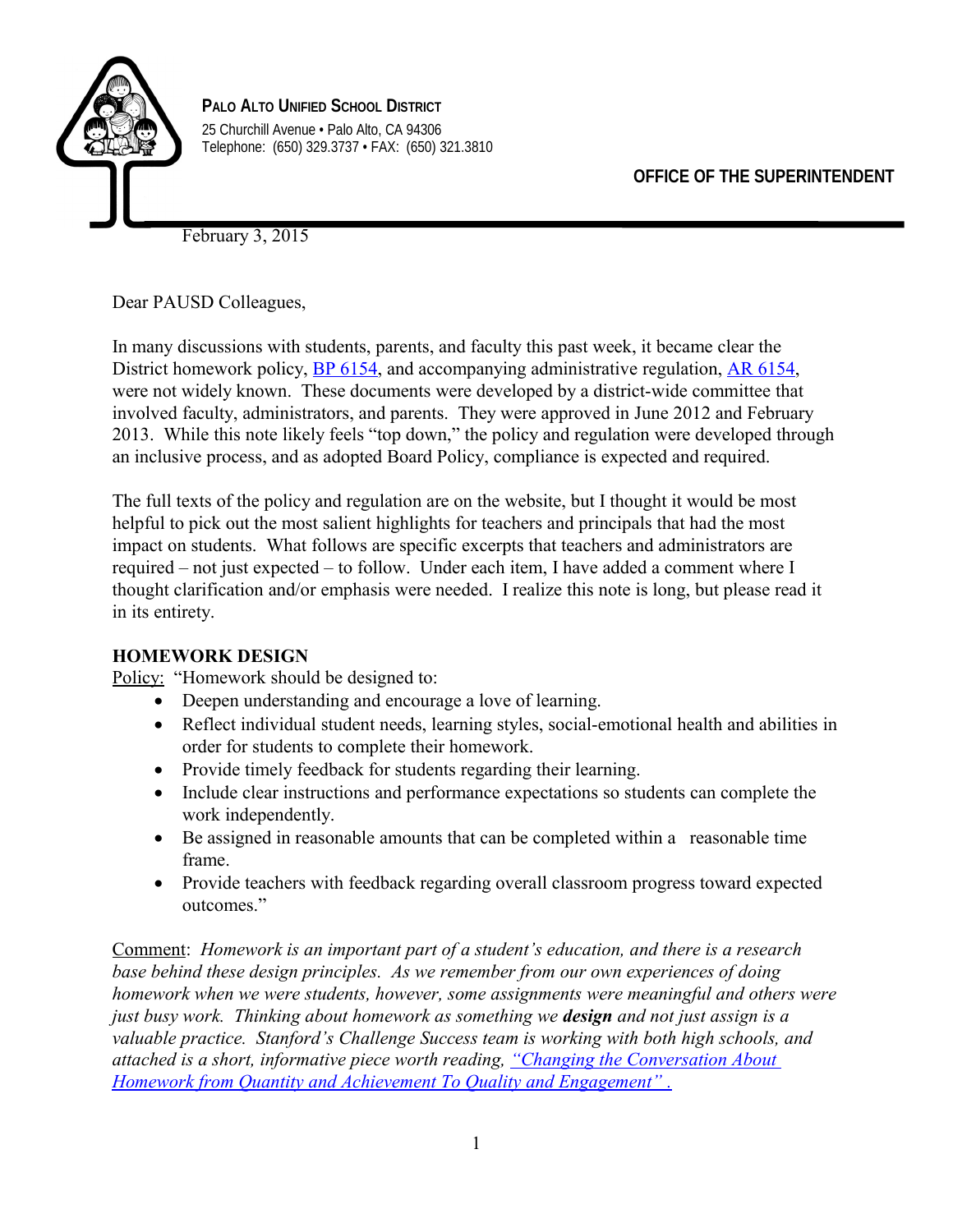## **SLEEP AND FREE TIME**

Policy: "Effective homework practices do not place an undue burden on students. The Board recognizes the value of extracurricular activities, unstructured time and adequate sleep for a student's success in school. "

Comment: *There is a body of research regarding the critical importance of sleep for all children as well as the need for unstructured, free play for younger children. AR 6154, cited below, describes specific guidelines for the amount of homework.*

#### **HIGH SCHOOL: WHAT IS A REASONABLE AMOUNT OF TIME?**

Administrative Regulation: "As a guideline, when teachers choose to assign homework, students might reasonably be expected to devote the following amounts of undistracted, focused time to weekly homework, including time devoted to long-term projects and test review:

9-12 7-10 hours weekly average M-F

Note 1. Freshmen . . . may reasonably expect average homework loads closer to seven hours a week. Similarly, seniors can expect loads closer to ten hours per week. Note 2: Students who choose to enroll in Advanced Placement, Honors, or accelerated courses should expect loads higher than those outlined above . . ."

Comment: *Note 2 states that students in AP, Honors, and accelerated courses should expect more homework, and based on my experience working with talented and accelerated high school students for several years, it is my opinion (and many of theirs) that generally 15 hours for a seven day week (Monday through Sunday) is a maximum reasonable load for top students.* 

### **MIDDLE SCHOOL: WHAT IS A REASONABLE AMOUNT OF TIME?**

Administrative Regulation: **"**As a guideline, when teachers choose to assign homework, students might reasonably be expected to devote the following amounts of undistracted, focused time to nightly homework, including time devoted to long-term projects and test review:

- 6 60 minutes average M-F
- 7-8 70-80 minutes average M-F"

### **ELEMENTARY SCHOOLS: WHAT IS A REASONABLE AMOUNT OF TIME?**

Administrative Regulation: "As a guideline, when teachers choose to assign homework, students might reasonably be expected to devote the following amounts of undistracted, focused time to nightly homework, including time devoted to long-term projects and reading.

- K Occasional short homework
- 1 0-10 minutes average M-Th
- 2 0-20 minutes average M-Th
- 3 0-30 minutes average M-Th
- 4 0-40 minutes average M-Th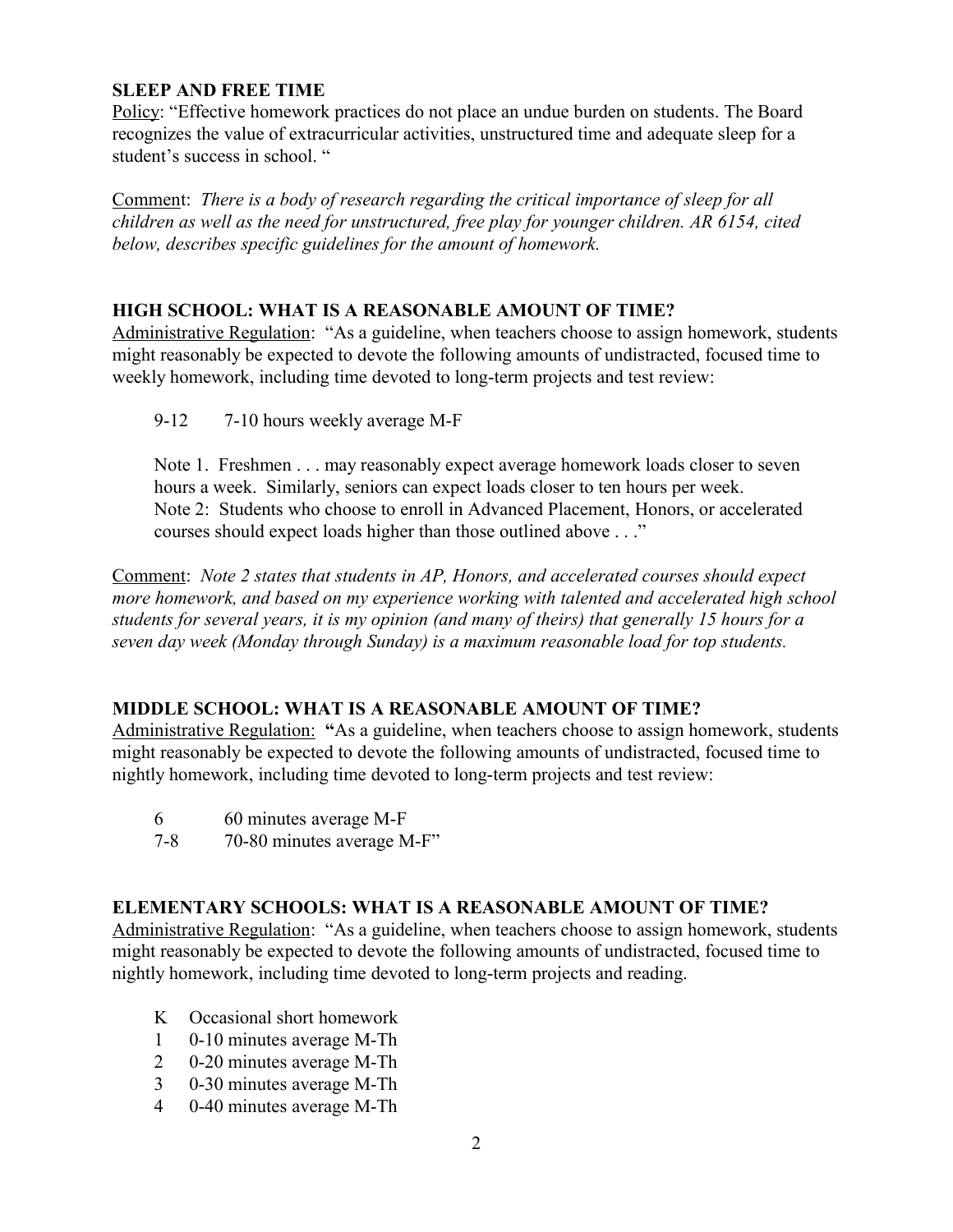5 0-50 minutes average M-Th"

Comment: *As we well know, a significant body of research exists that supports parents reading to and with their children. My hope and expectation are that parents read to and/or with their young children at least 10-20 minutes a day beyond the above guidelines. It is especially important for building the vocabulary base of primary aged children and English language learners.*

## **PROJECT AND TEST STACKING**

Administrative Regulation: "With the support of administration and staff, teachers should make efforts to coordinate with one another to establish deadlines, due dates for projects/assignments, and tests in an effort to minimize student over-extension."

Comment: *In my conversations with high school students and middle school parents, I frequently hear that one of the biggest stressors is having multiple tests and/or projects due on the same day. I realize the cross-departmental communication to decrease this problem is a significant challenge. Some schools try master calendars, others designate specific days, e.g. Mathematics tests and projects due on Mondays, Science tests and projects on Tuesdays, English tests and projects on Wednesdays, etc., and sometimes teachers will have a two- or three-day window for test dates or due dates so students can choose the day within those windows for their tests or for completing their projects. This problem may be the most difficult to solve, but I am confident we can do it.*

# **PRINCIPALS' AND ASSISTANT PRINCIPALS' ROLE**

Policy: "The Superintendent or designee shall ensure that each school site develops an effective homework plan in accordance with Board policy and administrative regulations."

Comment: *I have asked the principals to work with faculty to develop a plan for assuring the policy and administrative regulation are implemented with fidelity.* 

Administrative Regulations:

- "1. Provide professional development on homework, including overview of the policy, effective strategies and practices, and time for collaboration with grade level teams or departments to plan, as needed.
- 2. Be responsible for ensuring compliance with the homework policy, including the use of feedback processes to support its implementation.
- 3. Have on-going discussions with staff regarding effective homework strategies and practices."

Comment: *There are a total of six of these guidelines for site administrators, but these are the most critical. Dr. Charles Young, Ms. Katherine Baker, Mrs. Barbara Harris, and Dr. Kelly Bikle will be assisting the principals in preparing professional development, and the principals will be reporting to me on how they are having discussions regarding effective homework and what they are doing to ensure compliance. Please note that these items are required and not just encouraged or recommended.*